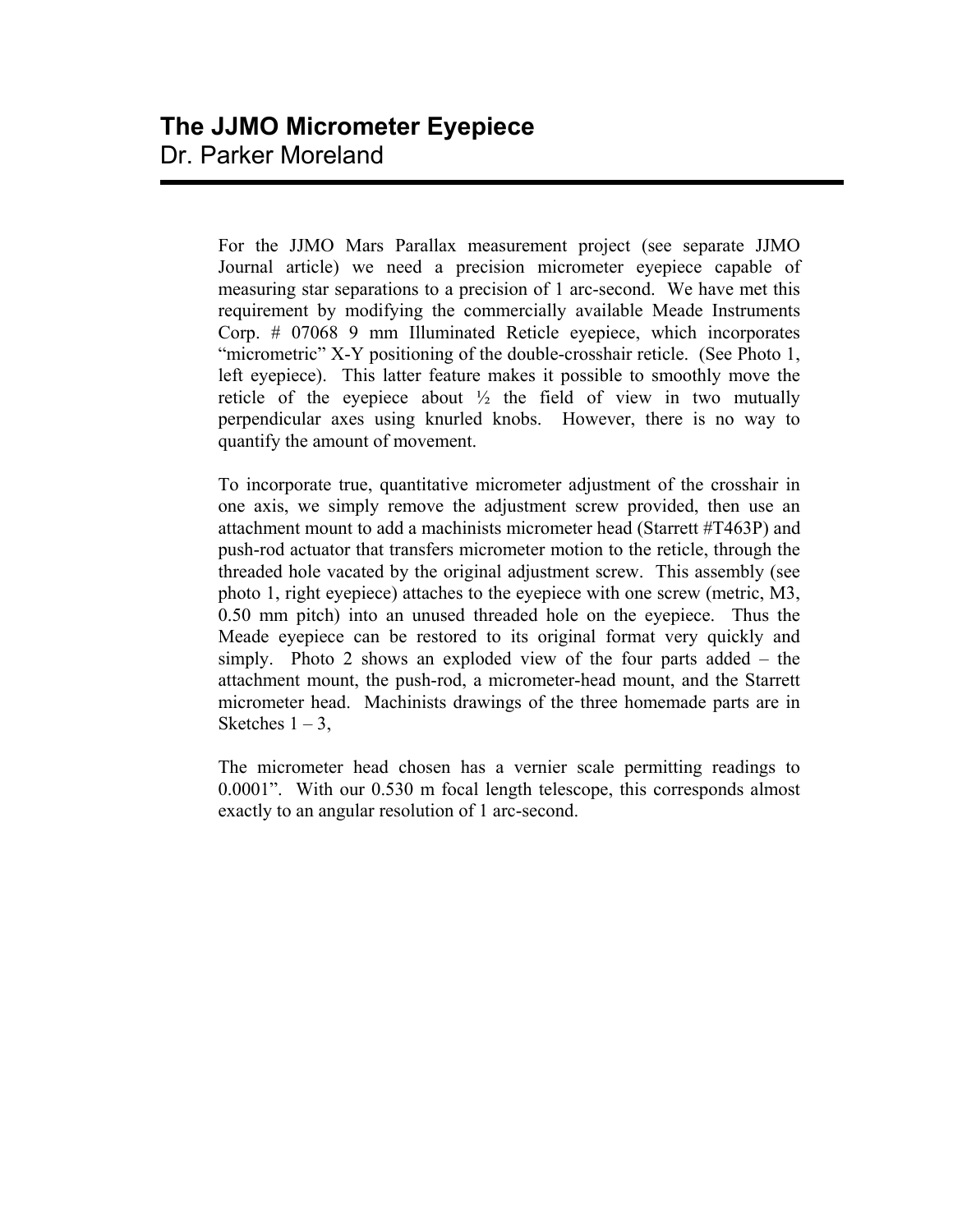

**Photo 1** 

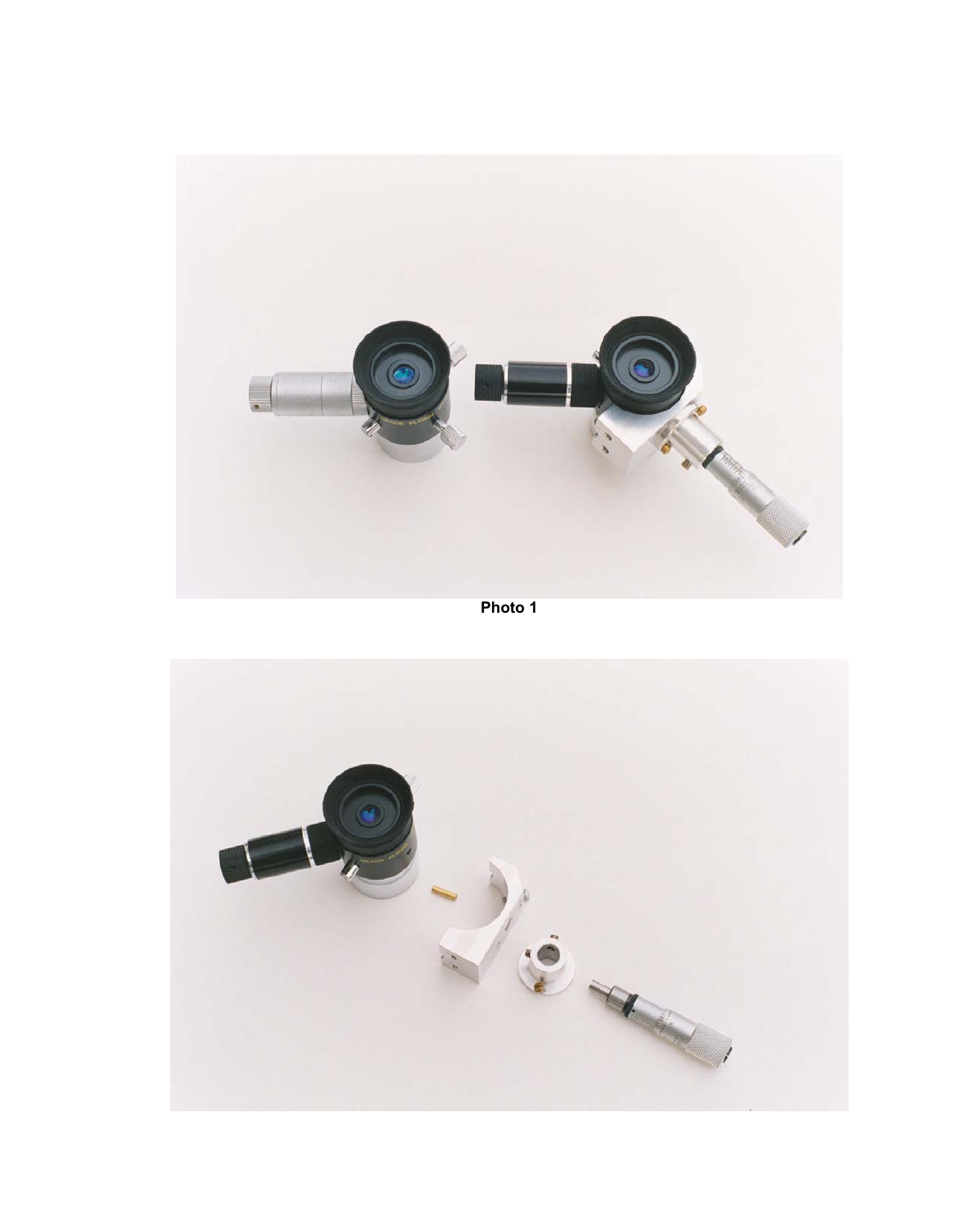**Photo 2** 

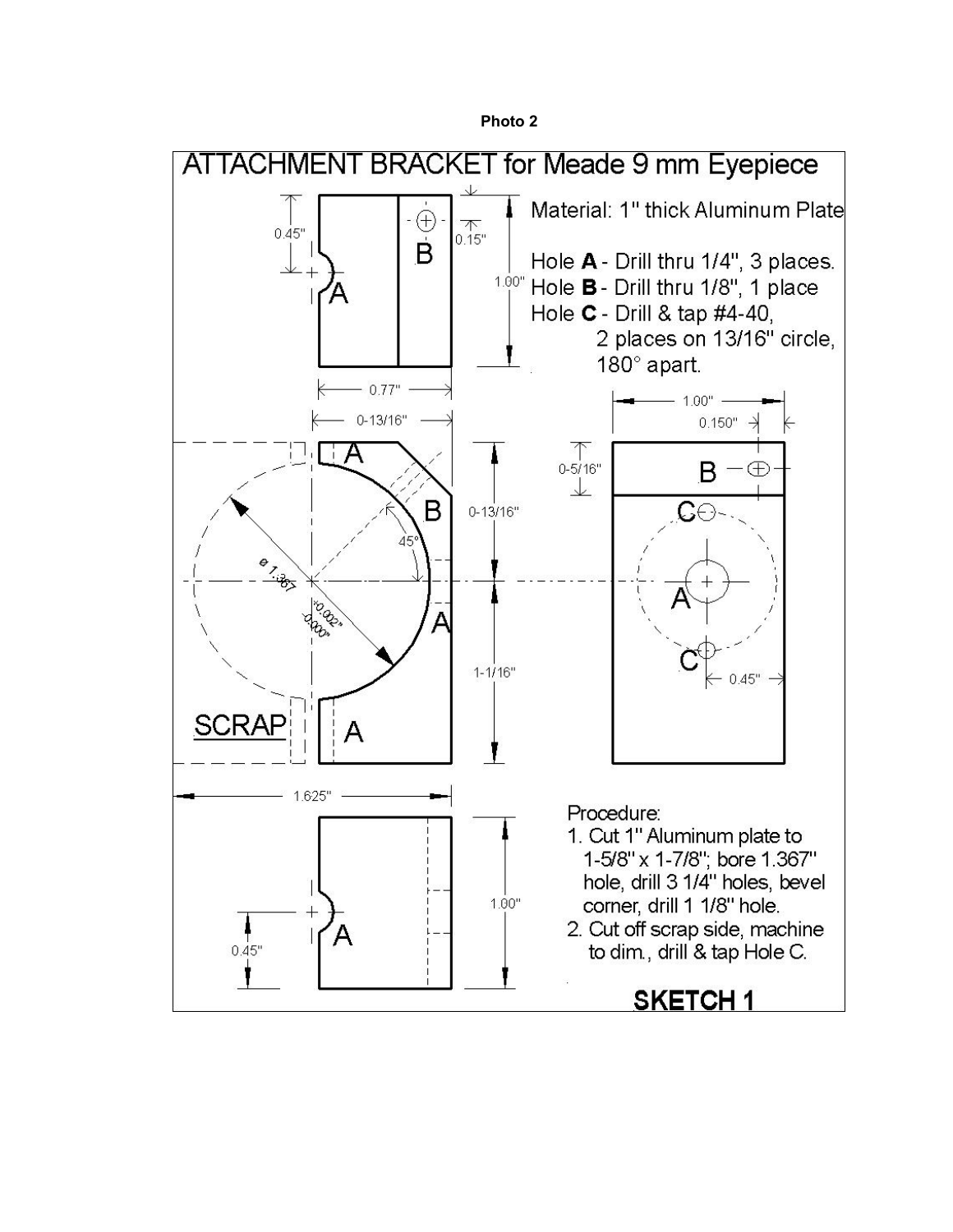